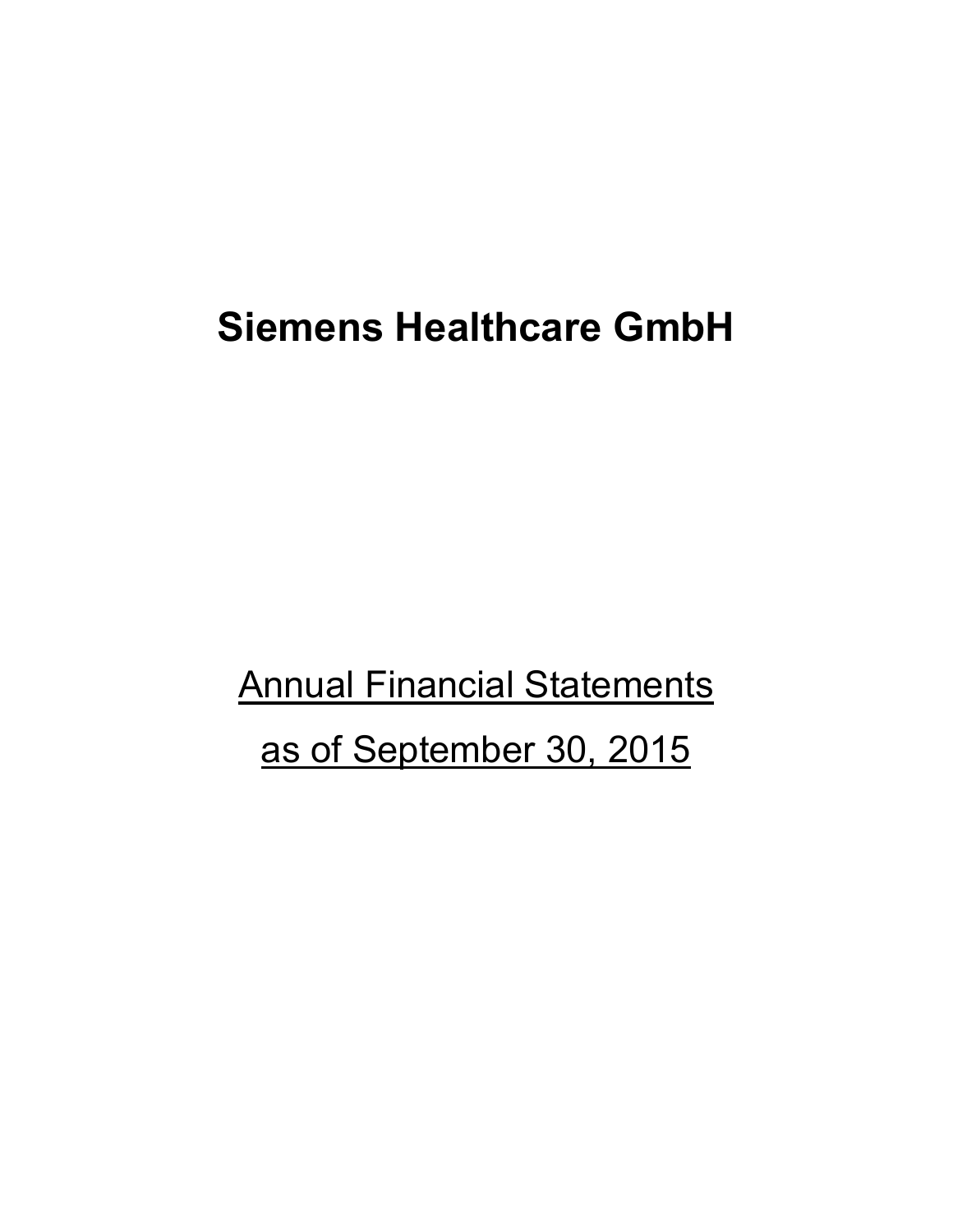|                                                                                           | Balance Sheet as of September 30, 2015<br>Siemens Healthcare GmbH, Munich                                                                                                      |                                                  |                                    |                                                    |                                          |                                                                                                                                                                                         |                               |                               | Annex <sub>1</sub>                         |
|-------------------------------------------------------------------------------------------|--------------------------------------------------------------------------------------------------------------------------------------------------------------------------------|--------------------------------------------------|------------------------------------|----------------------------------------------------|------------------------------------------|-----------------------------------------------------------------------------------------------------------------------------------------------------------------------------------------|-------------------------------|-------------------------------|--------------------------------------------|
| Assets                                                                                    |                                                                                                                                                                                | in thousands<br>of $\in$                         | in thousands<br>of $\in$           | 30, 2014<br>in thousands<br>of $\epsilon$<br>Sept. |                                          | Liabilities and equity                                                                                                                                                                  | in thousands<br>of $\epsilon$ | in thousands<br>of $\epsilon$ | in thousands<br>Sept. 30, 2014<br>of $\in$ |
|                                                                                           | Acquired concessions, industrial property rights and similar<br>rights and values as well as licenses to such rights and values<br>Non-current assets<br>Intangible assets     | 22,168                                           |                                    | $\circ$                                            | نہ ہے<br>Ħ                               | Subscribed capital<br>Capital reserve<br>Equity                                                                                                                                         |                               | 50,010<br>514,224             | $25\,$ 0                                   |
| Ħ<br>$\equiv$                                                                             | <b>Property, plant and equipment</b><br>Land, land rights and buildings, including buildings on third-                                                                         | 48,005                                           | 22,168                             | $\circ$<br>$\circ$                                 | Ë<br>ń                                   | Special reserve with an equity portion<br>Net income/net loss                                                                                                                           |                               | $\circ$<br>564,234<br>39,495  | 24<br>$\circ$<br>ᅮ                         |
| $2.5 + 4.5$                                                                               | Advance payments made and construction in progress<br>Other equipment, plant and office equipment<br>lechnical equipment and machinery<br>party land                           | 27,083<br>69,124<br>9,320                        | 153,532                            | $\circ$ $\circ$<br>$\circ$<br>$\circ$              | $C = \alpha$                             | Provision for pensions and similar commitments<br>Other provisions<br>Provisions                                                                                                        | 491,812<br>473,599            |                               | $\circ$                                    |
| $\blacksquare$ $\blacksquare$ $\blacksquare$ $\blacksquare$ $\blacksquare$ $\blacksquare$ | Shares in affiliated companies<br>Shares in investments<br><b>Financial</b> assets<br>Other loans                                                                              | 1,363<br>1,661,697<br>417                        |                                    | $\circ$<br>$\circ$                                 | 6.<br>$\frac{1}{2}$<br>$\alpha$ $\alpha$ | Liabilities to affiliated companies, of which to shareholders EUR<br>806,159,000 (previous year EUR 0 thousand)<br>Advance payments received on orders<br>Trade payables<br>Liabilities | 3,714<br>211,239<br>853,056   | 965,41                        | $\circ \circ \circ$                        |
|                                                                                           |                                                                                                                                                                                |                                                  | 1,663,477<br>1,839,177             | $\circ$<br>$\circ$                                 | 4.                                       | Liabilities to long-term investees                                                                                                                                                      | 580                           |                               | $\circ$                                    |
| ≃                                                                                         | Current assets                                                                                                                                                                 |                                                  |                                    |                                                    | 5.                                       | of which from taxes EUR 49,432,000 (previous year EUR 0<br>of which in the context of social security EUR 4,819,000 (previous<br>year EUR 0 thousand)<br>Other liabilities<br>thousand) | 152,142                       |                               | $\circ$                                    |
| $-1$ $\alpha$ $\alpha$ $+$ $\alpha$<br>$\equiv$                                           | Advance payments received on inventories<br>Work and services in progress<br>Finished products and goods<br>Raw materials and supplies<br>Advance payments made<br>Inventories | 122,774<br>170,521<br>172,190<br>$-33,672$<br>77 |                                    | $\circ$<br>$\circ \circ \circ$                     | E,                                       | Deferred income                                                                                                                                                                         |                               | 1,220,731<br>124,891          | $\circ$<br>$\circ$                         |
| $\blacksquare$ $ \lhd$ $\lhd$ $\lhd$ $\lhd$                                               | Receivables from affiliated companies<br>Receivables from long-term investees<br>Receivables and other assets<br>Trade receivables<br>Other assets                             | 514<br>189,218<br>431,889<br>9,034               | 431,890<br>630,655                 | $\circ \circ \circ \circ$<br>$\circ$               |                                          |                                                                                                                                                                                         |                               |                               |                                            |
| E<br>نا ن                                                                                 | Cash on hand, central bank balances, bank balances and<br>Active difference resulting from offsetting<br>Prepaid expenses<br>checks                                            |                                                  | 25<br>1,062,570<br>2,524<br>10,491 | $\frac{1}{25}$<br>25<br>$\circ$<br>$\circ$         |                                          | Siemens Healthcare GmbH, November 10, 2015                                                                                                                                              |                               |                               |                                            |
|                                                                                           | An obligation in the amount of EUR 996 million exists as a result of the sale of the Health Services business                                                                  |                                                  | 2,914,762                          | 25                                                 |                                          |                                                                                                                                                                                         |                               | 2,914,762                     | 25                                         |
|                                                                                           |                                                                                                                                                                                |                                                  |                                    |                                                    |                                          | Signed<br>Michael Reitermann<br>Thomas Rathmann<br>Signed<br>Dr. Bernd Montag<br>Signed                                                                                                 |                               |                               |                                            |